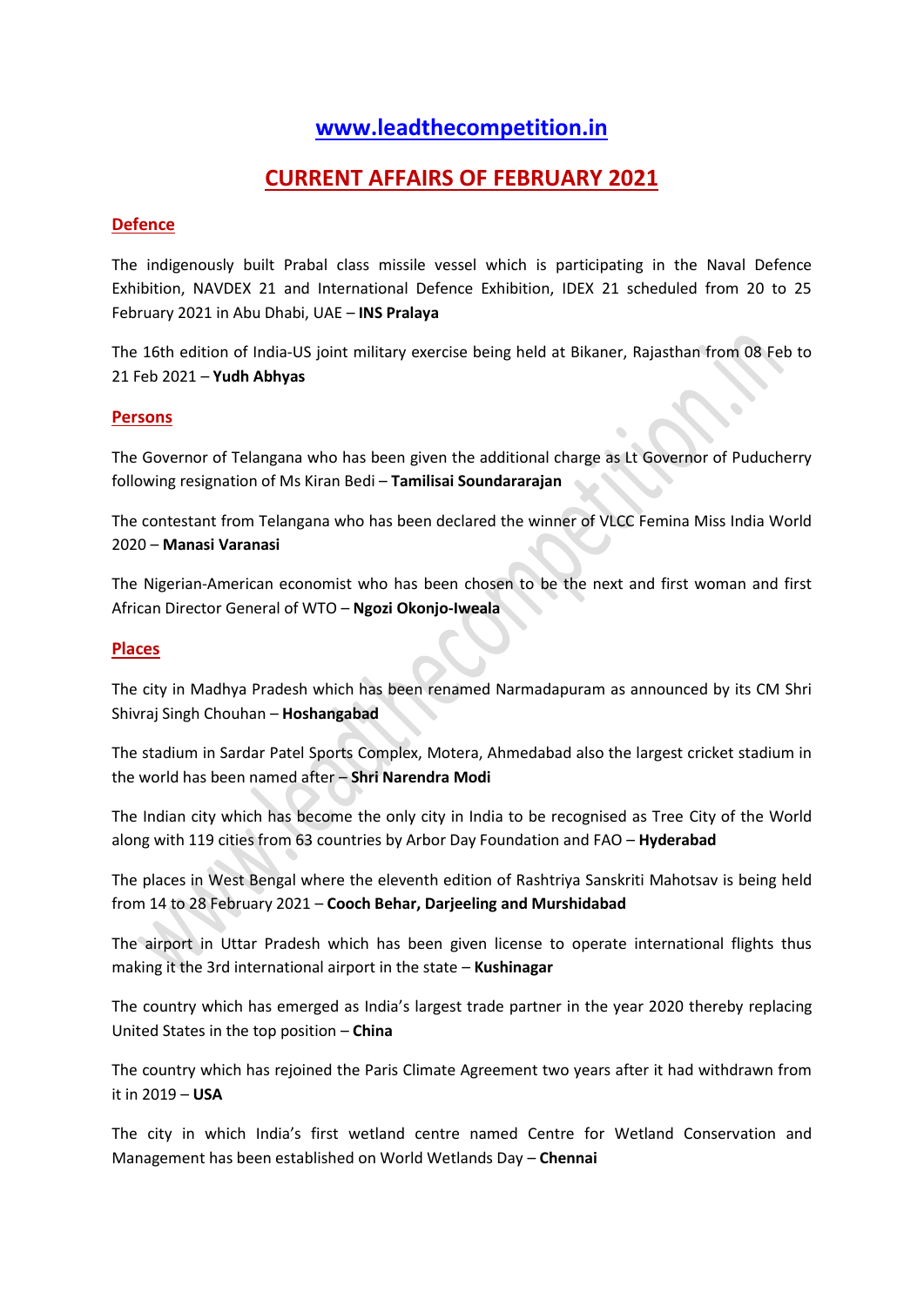### **Sports**

The Indian cricketer who has announced retirement from all forms of the game – **Yusuf Pathan**

The place in Jammu and Kashmir where the 2nd Khelo India Winter Games were inaugurated by the PM Shri Narendra Modi – **Gulmarg**

The table tennis player from Tamil Nadu who has won the 82nd Senior National Table Tennis Championship mens' title defeating Anthony Amalraj in the finals – **Sarath Kamal**

The table tennis player from Delhi who has won the 82nd Senior National Table Tennis Championship defeating Reeth Rishya in the finals in Panchkula – **Manika Batra**

The team which has won the 12th edition of Syed Mushtaq Ali Trophy 2021 cricket tournament defeating Baroda in the finals at Ahmedabad – **Tamil Nadu**

#### **Themes**

The theme of National Science Day observed on 28 February 2021 to mark the birth anniversary of Sir CV Raman – **Future of STI: Impacts on Education, Skills, and Work**

Theme of world thinking day observed on 22 Feb 2021 by World Association of Girl Guides and Girl Scouts – **Peacebuilding**

The theme of World Sustainable Development Summit 2021 held online from 10 to 12 February 2021 – **Redefining our common future: Safe and secure environment for all**

The slogan for Aero India 2021, the biennial air show held in Bengaluru from 03 to 05 February 2021 – **The Runway to a Billion Opportunities**

#### **Miscellaneous**

The instant messaging system (similar to Whatsapp) launched by National Informatics Centre, Govt of India is named – **Sandes**

#### **EIU Democracy Index 2020**

Released by Economic Intelligence Unit

| <b>Rank</b> | Country     | Rank | Country       |
|-------------|-------------|------|---------------|
|             | Norway      | 53.  | India         |
| 2.          | Iceland     | 68.  | Sri Lanka     |
| 3.          | Sweden      | 76.  | Bangladesh    |
| 4.          | New Zealand | 84.  | <b>Bhutan</b> |
| 5.          | Canada      | 105. | Pakistan      |

Note: India has slipped 2 positions from its ranking in 2019.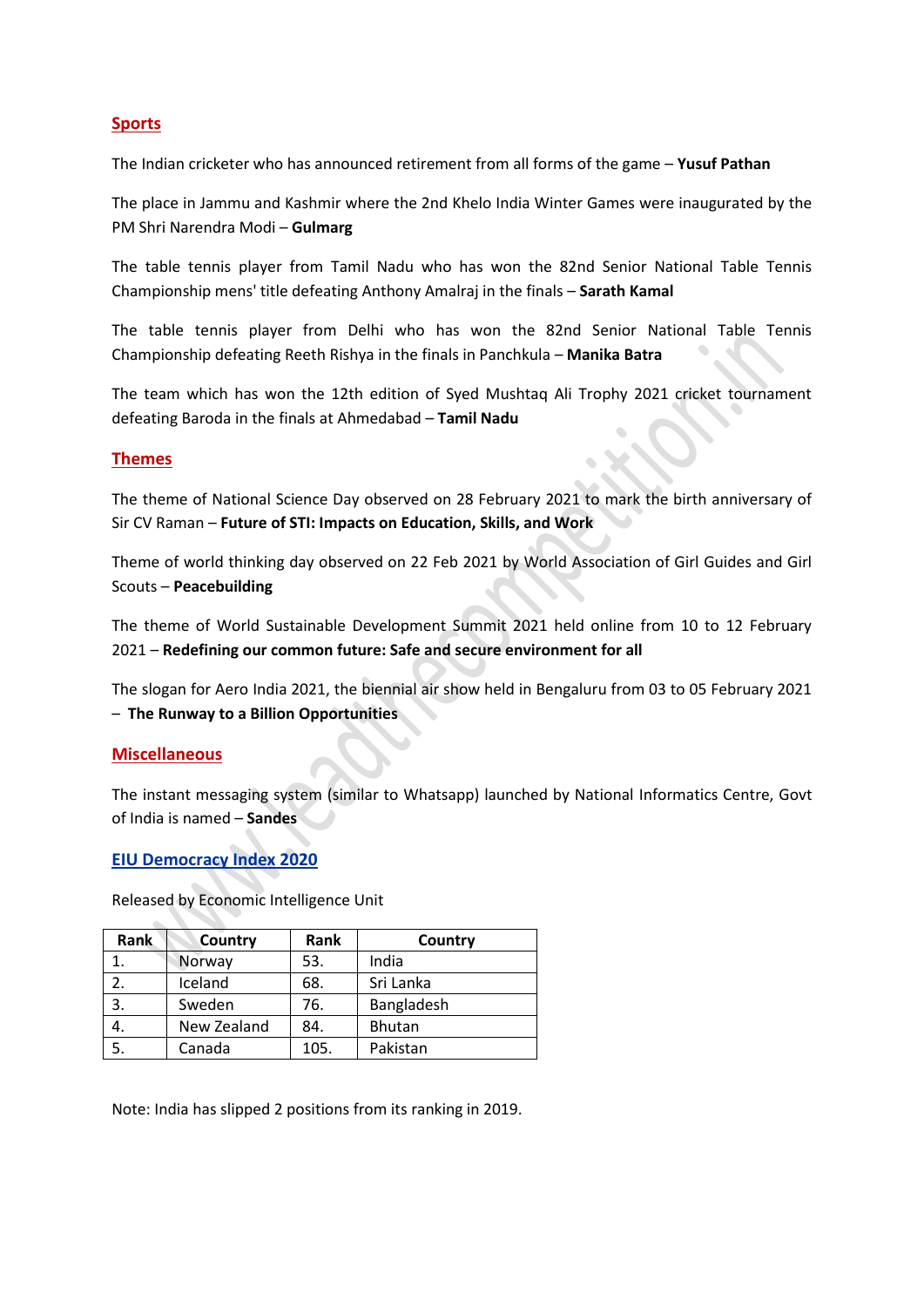## **Budget 2021-22**

The Budget proposals for 2021-22 rest on 6 pillars.

- 1. Health and Wellbeing
- 2. Physical & amp; Financial Capital, and Infrastructure
- 3. Inclusive Development for Aspirational India
- 4. Reinvigorating Human Capital
- 5. Innovation and R& D
- 6. Minimum Government and Maximum Governance

#### **Highlights**

1. A new scheme, titled PM Atma Nirbhar Swasthya Bharat Yojana, to be launched to develop primary, secondary and tertiary healthcare.

2. Jal Jeevan Mission (URBAN) designed to provide universal coverage of water supply to all households through functional taps in all 4,378 statutory towns in accordance with SDG Goal- 6.

- 3. 100 new Sainik Schools to be set up
- 4. 750 Eklavya schools to be set up in tribal areas
- 5. Proposal to set up a Central University in Ladakh
- 6. Vehicle scrapping policy to phase out old and unfit vehicles.
- 7. 100% electrification of Railways to be completed by 2023
- 8. Metro services announced in 27 cities.
- 9. National Hydrogen Mission to be launched to generate hydrogen from green power sources
- 10. No IT filing for people above 75 years who get pension and earn interest from deposits
- 11. Deposit insurance increased from Rs 1 lakh to Rs 5 lakh for bank depositors
- 12. Two PSU bank and one general insurance firm to be disinvested this year
- 13. An IPO of LIC to debut this fiscal
- 14. A portal to be launched to maintain information on gig workers and construction workers
- 15. Social security to be extended to gig and platform workers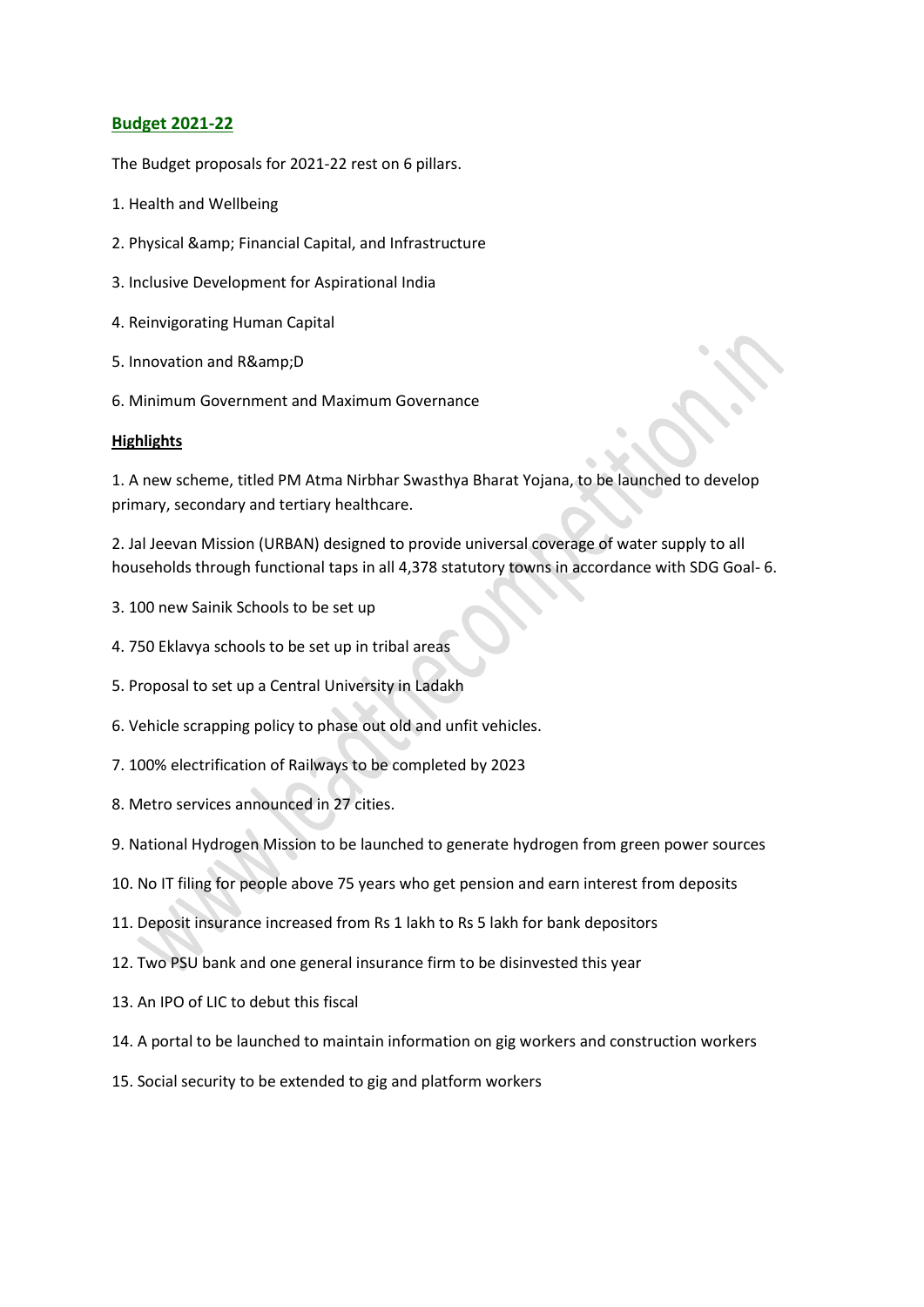## **Important Days of February**

| World Wetlands Day: 02 February 2021                                                      |  |  |  |  |
|-------------------------------------------------------------------------------------------|--|--|--|--|
| Designated by: Ramsar Convention Secretariat                                              |  |  |  |  |
| Theme: Wetlands and Water                                                                 |  |  |  |  |
| First Observed in: 1997                                                                   |  |  |  |  |
| World Cancer Day: 04 February 2021                                                        |  |  |  |  |
| Designated by: Union for International Cancer Control (UICC)                              |  |  |  |  |
| Theme: I am and I Will (for 2020-21)                                                      |  |  |  |  |
| First Observed in: 2000                                                                   |  |  |  |  |
| International Day of Zero Tolerance for Female Genital Mutilation: 06 February 2021       |  |  |  |  |
| Designated by: U.N.O.                                                                     |  |  |  |  |
| First Observed in: 2013                                                                   |  |  |  |  |
| Theme: No Time for Global Inaction, Unite, Fund, and Act to End Female Genital Mutilation |  |  |  |  |
| Safer Internet Day: 09 February 2021                                                      |  |  |  |  |
| Designated by: European Union                                                             |  |  |  |  |
| Theme: Together for a better internet                                                     |  |  |  |  |
| First Observed in: 2004                                                                   |  |  |  |  |
| World Pulses Day: 10 February 2021                                                        |  |  |  |  |
| Designated by: U.N.O.                                                                     |  |  |  |  |
| First Observed in: 2020                                                                   |  |  |  |  |
| Theme: Nutritious Seeds for a Sustainable Future                                          |  |  |  |  |
| International Day of Women and Girls in Science: 11 February 2021                         |  |  |  |  |
| Designated by: U.N.O.                                                                     |  |  |  |  |
| First Observed in: 2016                                                                   |  |  |  |  |
| Theme: Women scientists at the forefront of fight against COVID-19                        |  |  |  |  |
| World Radio Day: 13 February 2021                                                         |  |  |  |  |
| Designated by: UNESCO                                                                     |  |  |  |  |
| Theme: New World New Radio                                                                |  |  |  |  |
| First Observed in: 2013                                                                   |  |  |  |  |
| World Day of Social Justice: 20 February 2021                                             |  |  |  |  |
| Designated by: UN General Assembly                                                        |  |  |  |  |
| First Observed in: 2008                                                                   |  |  |  |  |
| International Mother Language Day: 21 February 2021                                       |  |  |  |  |
| Designated by: UN General Assembly                                                        |  |  |  |  |
| Theme: Fostering multilingualism for inclusion in education and society                   |  |  |  |  |
| First Observed in: 2008                                                                   |  |  |  |  |
| Rare Disease Day: 29 February 2021 (Last day of February)                                 |  |  |  |  |
| Designated by: European Organisation for Rare Diseases (EURORDIS)                         |  |  |  |  |
| Theme: Rare is many. Rare is strong. Rare is proud!                                       |  |  |  |  |
| First Observed in: 2008                                                                   |  |  |  |  |
|                                                                                           |  |  |  |  |

# **Dada Saheb Phalke International Film Festival Awards 2021**

Best Actor (Female) – **Deepika Padukone**, Chhapaak

Best Actor (Male) – **Akshay Kumar**, Laxmii

Critic's Best Actress – **Kiara Advani**, Guilty